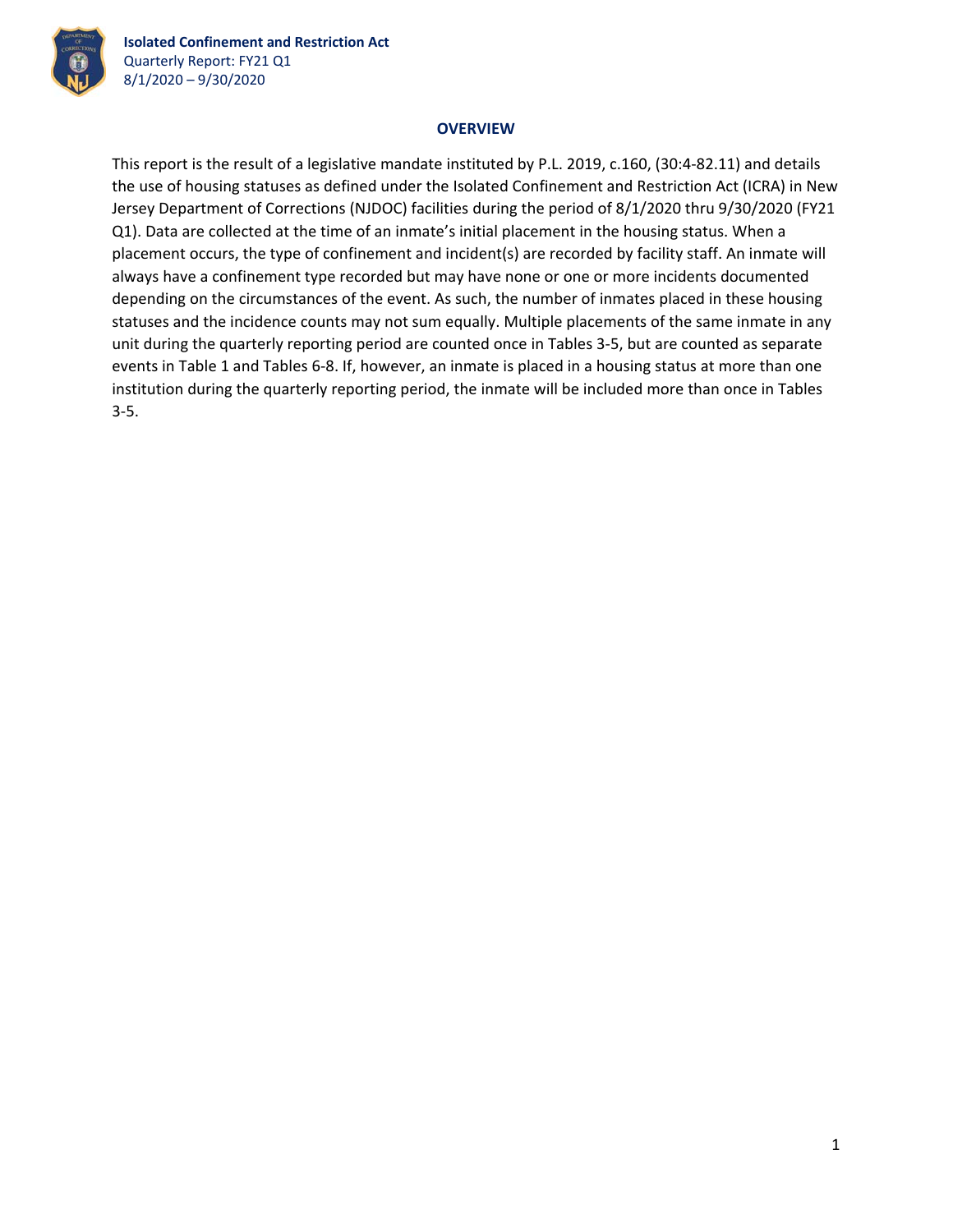

| <b>Facility</b> | Count |
|-----------------|-------|
| ADTC            | 0     |
| <b>BSP</b>      | 0     |
| <b>CRAF</b>     | n/a   |
| EJSP            | 5     |
| EMCF            | 0     |
| <b>GYCF</b>     | 10    |
| MSCF            | 0     |
| NJSP            | 8     |
| NSP             | 10    |
| <b>SSCF</b>     | 5     |
| <b>SWSP</b>     | 8     |
| WHFYCF          | 0     |
| TOTAL           | 46    |

*Table 1. Population counts in housing statuses as defined in the ICRA, as of September 30, 2020.\**

\*Please see Note 1 for more information.

*Table 2. Number of placements in housing statuses as defined in the ICRA.*

| <b>Facility</b> | Count          |
|-----------------|----------------|
| <b>ADTC</b>     | 4              |
| <b>BSP</b>      | 57             |
| <b>CRAF</b>     | 11             |
| EJSP            | 49             |
| <b>EMCF</b>     | $\overline{2}$ |
| <b>GYCF</b>     | 10             |
| MSCF            | $\mathbf{1}$   |
| NJSP            | 35             |
| <b>NSP</b>      | 49             |
| <b>SSCF</b>     | 38             |
| <b>SWSP</b>     | 81             |
| WHFYCF          | 23             |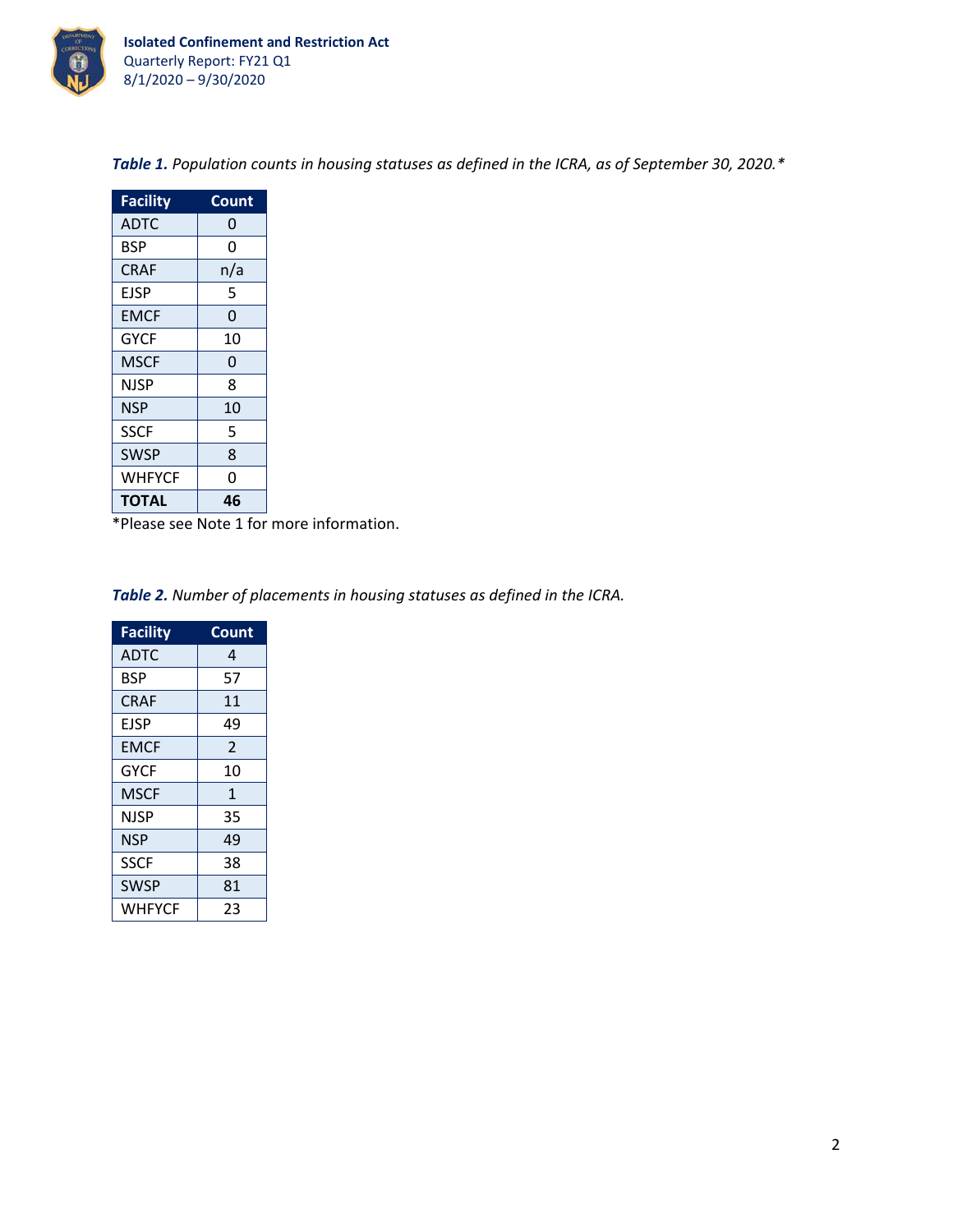

| Table 3. Placements in housing statuses as defined in the ICRA, by age. |  |  |  |
|-------------------------------------------------------------------------|--|--|--|
|                                                                         |  |  |  |

| <b>Facility</b> | 21 or Younger | $22$ to 64     | $65+$ |
|-----------------|---------------|----------------|-------|
| <b>ADTC</b>     | 0             | 4              | 0     |
| <b>BSP</b>      | 0             | 50             | 0     |
| <b>CRAF</b>     | $\mathbf{1}$  | 10             | 0     |
| <b>EJSP</b>     | 0             | 42             | 0     |
| <b>EMCF</b>     | 0             | $\overline{2}$ | 0     |
| <b>GYCF</b>     | $\mathbf{1}$  | 9              | 0     |
| <b>MSCF</b>     | 0             | $\mathbf{1}$   | 0     |
| <b>NJSP</b>     | O             | 26             | 0     |
| <b>NSP</b>      | 0             | 47             | 0     |
| <b>SSCF</b>     | 0             | 33             | 0     |
| <b>SWSP</b>     | 0             | 80             | 0     |
| <b>WHFYCF</b>   | 2             | 21             | ŋ     |

*Table 4. Placements in housing statuses as defined in the ICRA, by gender.\**

| <b>Facility</b> | <b>Male</b>  | <b>Female</b>  |
|-----------------|--------------|----------------|
| <b>ADTC</b>     | 4            | 0              |
| <b>BSP</b>      | 50           | 0              |
| <b>CRAF</b>     | 11           | 0              |
| <b>EJSP</b>     | 42           | 0              |
| <b>EMCF</b>     | 0            | $\overline{2}$ |
| <b>GYCF</b>     | 10           | 0              |
| <b>MSCF</b>     | $\mathbf{1}$ | 0              |
| <b>NJSP</b>     | 26           | 0              |
| <b>NSP</b>      | 47           | 0              |
| <b>SSCF</b>     | 33           | 0              |
| <b>SWSP</b>     | 80           | 0              |
| <b>WHFYCF</b>   | 23           | n              |

\*Please see Note 2 for additional information.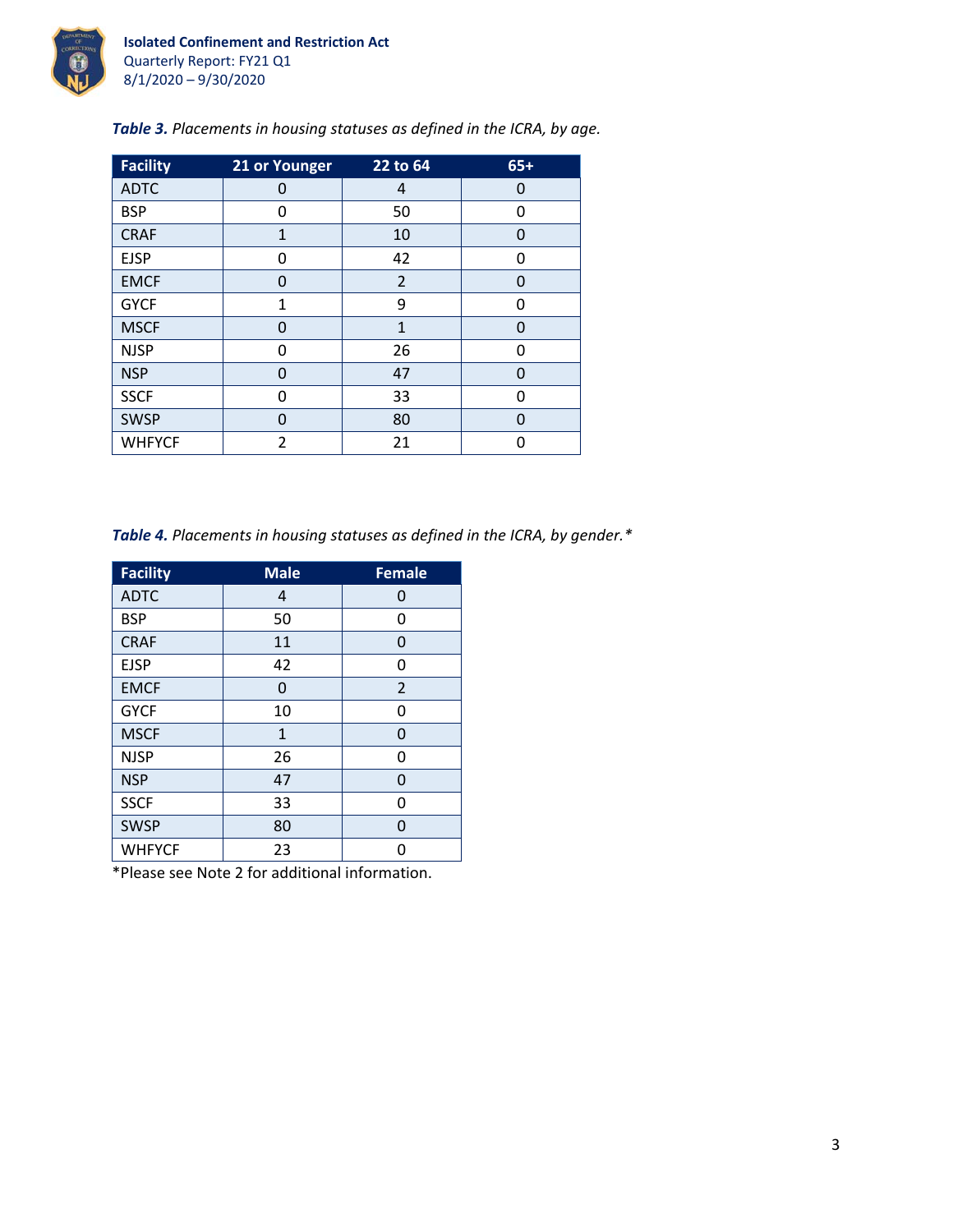

| <b>Facility</b> | <b>Not Hispanic</b><br>or Latino | <b>Hispanic or</b><br>Latino | <b>Undetermined</b> |
|-----------------|----------------------------------|------------------------------|---------------------|
| <b>ADTC</b>     | 2                                | 2                            | $\Omega$            |
| <b>BSP</b>      | 42                               | 8                            | 0                   |
| <b>CRAF</b>     | 9                                | $\overline{2}$               | 0                   |
| <b>EJSP</b>     | 37                               | 5                            | 0                   |
| <b>EMCF</b>     | 2                                | $\Omega$                     | 0                   |
| <b>GYCF</b>     | 6                                | 4                            | 0                   |
| <b>MSCF</b>     | $\mathbf{1}$                     | 0                            | O                   |
| <b>NJSP</b>     | 23                               | 3                            | 0                   |
| <b>NSP</b>      | 43                               | 4                            | 0                   |
| <b>SSCF</b>     | 32                               | 1                            | ŋ                   |
| <b>SWSP</b>     | 60                               | 20                           | O                   |
| <b>WHFYCF</b>   | 22                               | 0                            | 1                   |

*Table 5. Placements in housing statuses as defined in the ICRA, by ethnicity.\**

\*Please see Note 3 for additional information.

*Table 6. Individual incidences in housing statuses defined in the ICRA, by institution.\**

| <b>Facility</b> | <b>Assault</b> | <b>Emergency</b><br><b>Confinement</b> | <b>Mental Illness</b> | Self-Harm     | <b>Suicide</b> |
|-----------------|----------------|----------------------------------------|-----------------------|---------------|----------------|
| <b>ADTC</b>     | $\Omega$       | $\Omega$                               | $\mathbf 0$           | $\Omega$      | 0              |
| <b>BSP</b>      | 10             | 14                                     | 0                     | 3             | 0              |
| <b>CRAF</b>     | 0              | $\overline{4}$                         | $\Omega$              |               | 0              |
| <b>EJSP</b>     | C              | 3                                      | U                     |               |                |
| <b>EMCF</b>     |                | $\Omega$                               | $\Omega$              | $\Omega$      | 0              |
| <b>GYCF</b>     | 0              | 2                                      | $\Omega$              |               | 0              |
| <b>MSCF</b>     | ი              | 1                                      | 0                     |               | 0              |
| <b>NJSP</b>     | 3              | 0                                      | 0                     | O             | 0              |
| <b>NSP</b>      | າ              | 1                                      | $\Omega$              | O             | 0              |
| <b>SSCF</b>     | 5              | 11                                     |                       | 4             |                |
| <b>SWSP</b>     |                | 5                                      |                       | $\mathcal{P}$ | 0              |
| <b>WHFYCF</b>   | ი              |                                        | 0                     |               |                |

\*Please see Note 4 for additional information.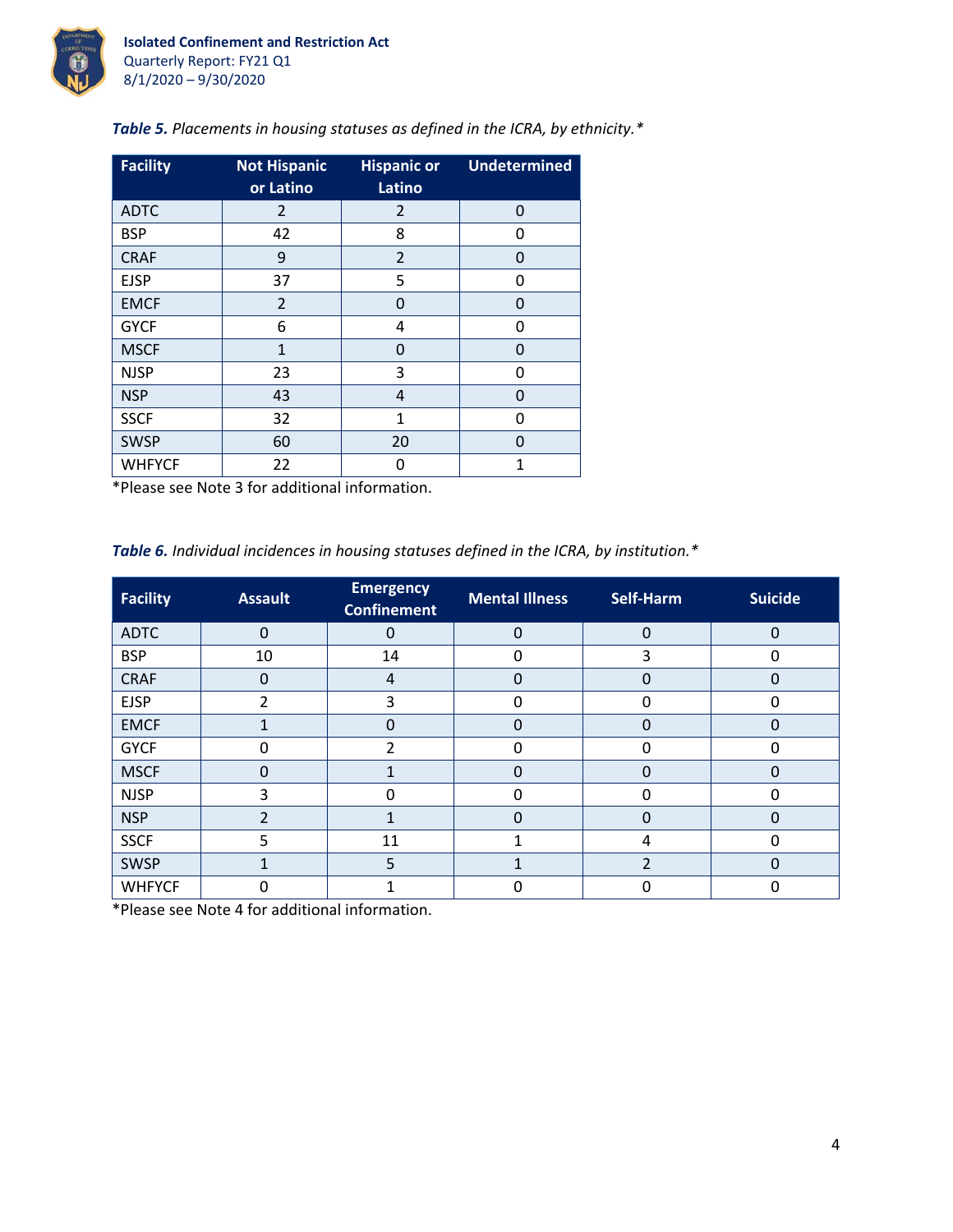

| <b>Facility</b> | <b>Adjustment</b><br><b>Unit</b> | <b>Emergency</b><br><b>Confinement</b> | Investigative<br><b>Housing</b> | <b>Pre-hearing</b><br><b>Disciplinary</b><br><b>Housing</b> | <b>Pre-hearing</b><br><b>Management</b><br><b>Control Unit</b> | <b>Pre-hearing</b><br><b>Protective</b><br><b>Custody</b> |
|-----------------|----------------------------------|----------------------------------------|---------------------------------|-------------------------------------------------------------|----------------------------------------------------------------|-----------------------------------------------------------|
| <b>ADTC</b>     | $\Omega$                         | $\Omega$                               | $\overline{4}$                  | 0                                                           | 0                                                              | 0                                                         |
| <b>BSP</b>      | 0                                | 28                                     | 3                               | 26                                                          | 0                                                              | 0                                                         |
| <b>CRAF</b>     | $\Omega$                         | $\overline{4}$                         |                                 |                                                             | $\overline{0}$                                                 | 5                                                         |
| <b>EJSP</b>     | $\Omega$                         | 3                                      | 22                              | 21                                                          | 0                                                              | 3                                                         |
| <b>EMCF</b>     | 0                                | 0                                      | $\Omega$                        | 2                                                           | $\Omega$                                                       | 0                                                         |
| <b>GYCF</b>     | 0                                | 4                                      | 0                               | 6                                                           | 0                                                              | O                                                         |
| <b>MSCF</b>     | 0                                | 0                                      | $\Omega$                        |                                                             | 0                                                              | 0                                                         |
| <b>NJSP</b>     | 0                                |                                        | 1                               | 32                                                          | 0                                                              |                                                           |
| <b>NSP</b>      | $\Omega$                         | $\mathcal{P}$                          | 10                              | 36                                                          | $\Omega$                                                       |                                                           |
| <b>SSCF</b>     | 0                                | 18                                     | 5                               | 15                                                          | 0                                                              | O                                                         |
| <b>SWSP</b>     | 0                                | 14                                     | 8                               | 59                                                          | $\Omega$                                                       | $\Omega$                                                  |
| <b>WHFYCF</b>   | 0                                | 5                                      |                                 | 17                                                          | 0                                                              | ი                                                         |

\*Please see Note 5 for additional information.

*Table 8. Number of incidents occurring in housing statuses as defined in the ICRA, by confinement type.\**

| <b>Confinement Type</b>          | <b>Assault</b> | <b>Emergency</b><br><b>Confinement</b> | <b>Mental</b><br><b>Illness</b> | Self-Harm | <b>Suicide</b> |
|----------------------------------|----------------|----------------------------------------|---------------------------------|-----------|----------------|
| Pre-hearing Disciplinary Housing | 13             |                                        |                                 |           |                |
| <b>Emergency Confinement</b>     |                | 34                                     |                                 |           |                |
| Pre-hearing Protective Custody   |                |                                        |                                 |           |                |
| <b>Adjustment Unit</b>           |                |                                        |                                 |           |                |
| <b>Investigative Housing</b>     |                |                                        |                                 |           |                |

\*Please see Notes 4 and 5 for additional information.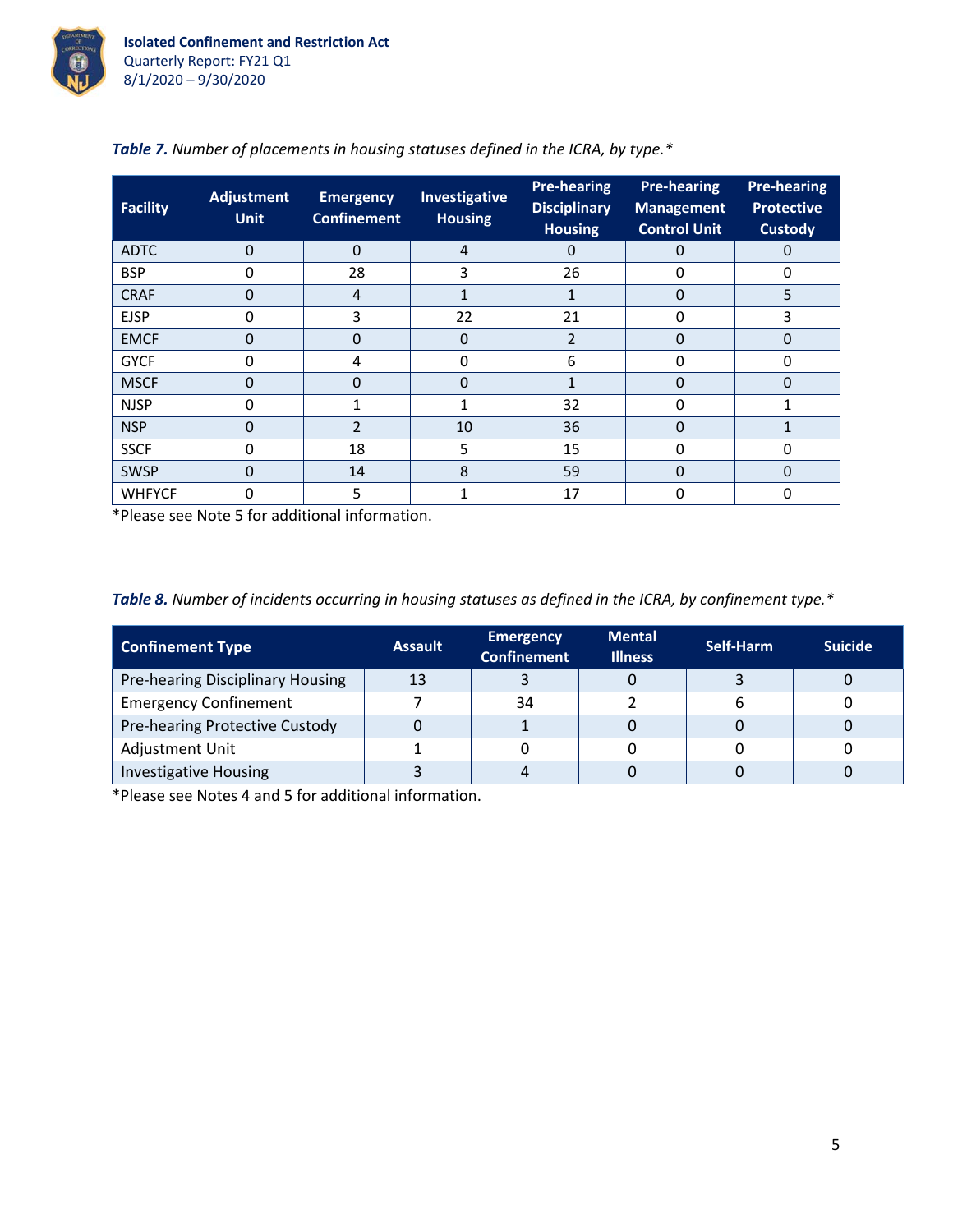

## **NOTES**

- 1. Population counts in Table 1 occur as of the last day of the quarter.
- 2. Male and female counts listed in Table 4 may include transgender or intersex inmates. These counts do not include inmates who identify as non‐binary.
- 3. The categories listed in Table 5 follow the minimum standards for maintaining, collecting, and presenting data on race and ethnicity for all Federal reporting purposes.
- 4. The counts included in Table 6 reflect only those incidents that occurred while the inmate was in the housing status as defined in the ICRA. For the purposes of this report, the incident types are defined as follows:

*Assault* – An incident in which an inmate committed an assault while in a housing status defined in the ICRA, on staff or on another inmate.

*Emergency Confinement* **–** An incident in which an inmate needs to be placed in emergency confinement status while in a housing status defined in the ICRA. For example, an inmate is originally placed in a pre‐hearing disciplinary unit and his/her status changes to a member of a vulnerable population after a mental health evaluation; the inmate is placed in emergency confinement status while awaiting transfer to a unit that can accommodate him/her in an appropriate setting.

*Mental Illness* **–** An incident of mental health decompensation or the placement of an inmate on suicide watch, as determined by mental health staff, while in a housing status defined in the ICRA. *Self‐Harm* **–** An incident wherein an inmate engages in self‐harm or a suicide attempt while in a housing status defined in the ICRA.

*Suicide* **–** An incident of suicide while in a housing status defined in the ICRA.

5. For the purposes of this report, the housing status types are defined as follows: *Adjustment Unit* ‐ An inmate may be placed in the Adjustment Unit (AU) for a period of five to 15 days with a finding of guilt for any offense in Category A when there is reasonable cause to believe that the inmate would create a substantial risk of serious harm to himself, herself, or another, including, but not limited to, a correctional police officer, other employee, or volunteer in the facility, as evidenced by recent threats or conduct, and a less restrictive intervention would be insufficient to reduce this risk (see N.J.A.C 10A:4‐4.1) unless: 1) The inmate is a member of a vulnerable population; or 2) If a medical or mental health professional determines that the inmate is not appropriate for placement in the AU.

*Emergency Confinement ‐* An inmate may be placed in Emergency Confinement (EC) for a period not to exceed 24 hours when the Administrator, or designee, determines that it is necessary to reduce a substantial risk to the inmate or others, or as evidenced by recent conduct. Specifically: 1) When there is reasonable belief the confinement is necessary to reduce a substantial risk of imminent serious harm to the inmate or others as evidenced by recent conduct; 2) That the inmate's presence in general population poses a danger to the inmate, staff, other inmates, or the public; or 3) When there is clear and convincing evidence that the inmate has committed a violation of a prohibited act listed at N.J.A.C. 10A:4‐4.

*Investigative Housing* ‐ An inmate may be placed in the Investigative Housing Unit (IHU) for a period not to exceed 72 hours unless exceptional circumstances, such as, but not limited to, other information received or other clear and convincing evidence found warrant extension of this time period. When an inmate's presence in general population poses a danger to the inmate, staff, other